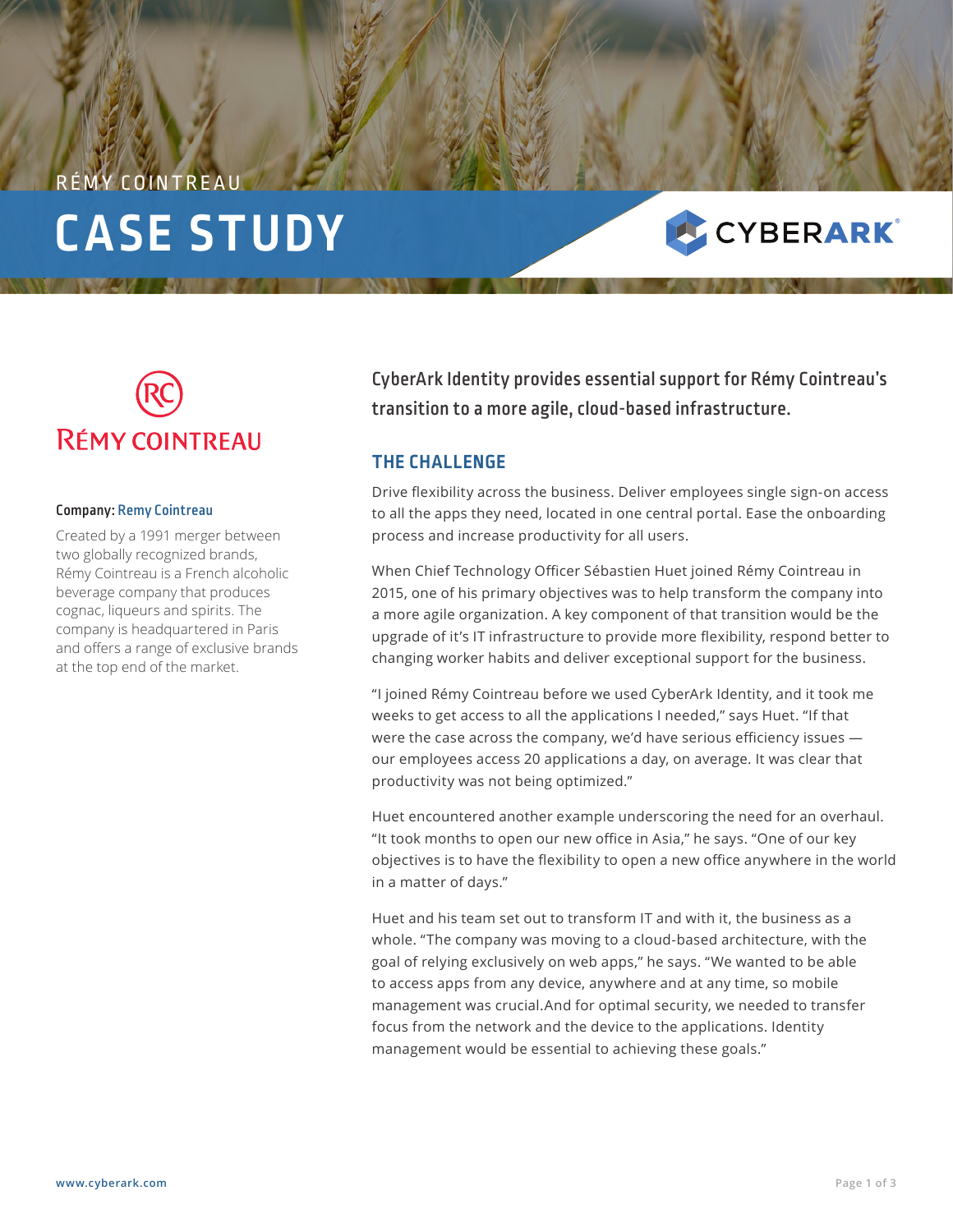

Rémy initiated a search for an identity management solution that would secure application access, dramatically simplify user provisioning and the onboarding of new employees, help to ease the build out of new corporate offices and provide a central portal where users could access all the resources they needed from one place.

### **THE SOLUTION**

Rémy's strategic selection of CyberArk Workforce Identity was based on increasing company agility, but the solution's mobility management and multifactor authentication capabilities would play a key role in reducing costs.

Despite yearly revenue of over a billion Euros, Rémy is a relatively small company in a large, extremely competitive market. It is essential that the company leverage technology to its advantage. "With an IT team of 50 people supporting the entire worldwide organization, we need highly effective solutions that are easy to deploy and easy to maintain for the local IT teams," says Huet.

Technologies need to be simple and easily accessed for the business user as well. Forgotten passwords, password resets, and account lockouts and reactivations were a problem for Rémy IT, responsible for 30 percent of all help desk tickets. With the industry average cost of a help desk call running anywhere from \$25 to \$30, these calls not only usurped valuable IT time and negatively impacted productivity, they cost the company real money.

"Rémy previously had a single sign-on solution but it was only available in French and suffered from a number of support barriers," says Huet. "Adding new apps through that system was expensive, and that helped us to build a business case for why we should transition to CyberArk Identity. But CyberArk wasn't a financial decision, it was a strategic decision based on the agility it would deliver the company."

## **THE RESULTS**

The company is now significantly more flexible. Users are onboarded quickly and productivity has improved. Strain on IT has been removed through simplified provisioning, reduced help desk tickets and a reduced number of products to manage.

One of the key goals in Rémy's cloud transformation project was to ensure users could access anything from a mobile device that they could access from their laptops — in the same easy way. "We have many cloud apps from many different vendors and CyberArk provides a portal through which users can get access to all those applications with a click or tap, from any device. In effect, it ties all the apps together and gives them the feel of one large, unified solution." "Security being paramount, we knew we'd need to transfer focus from the network and the device to the applications. Identity management would be essential to achieving these goals."

**Sébastien Huet**, Chief Technology Officer Rémy Cointreau